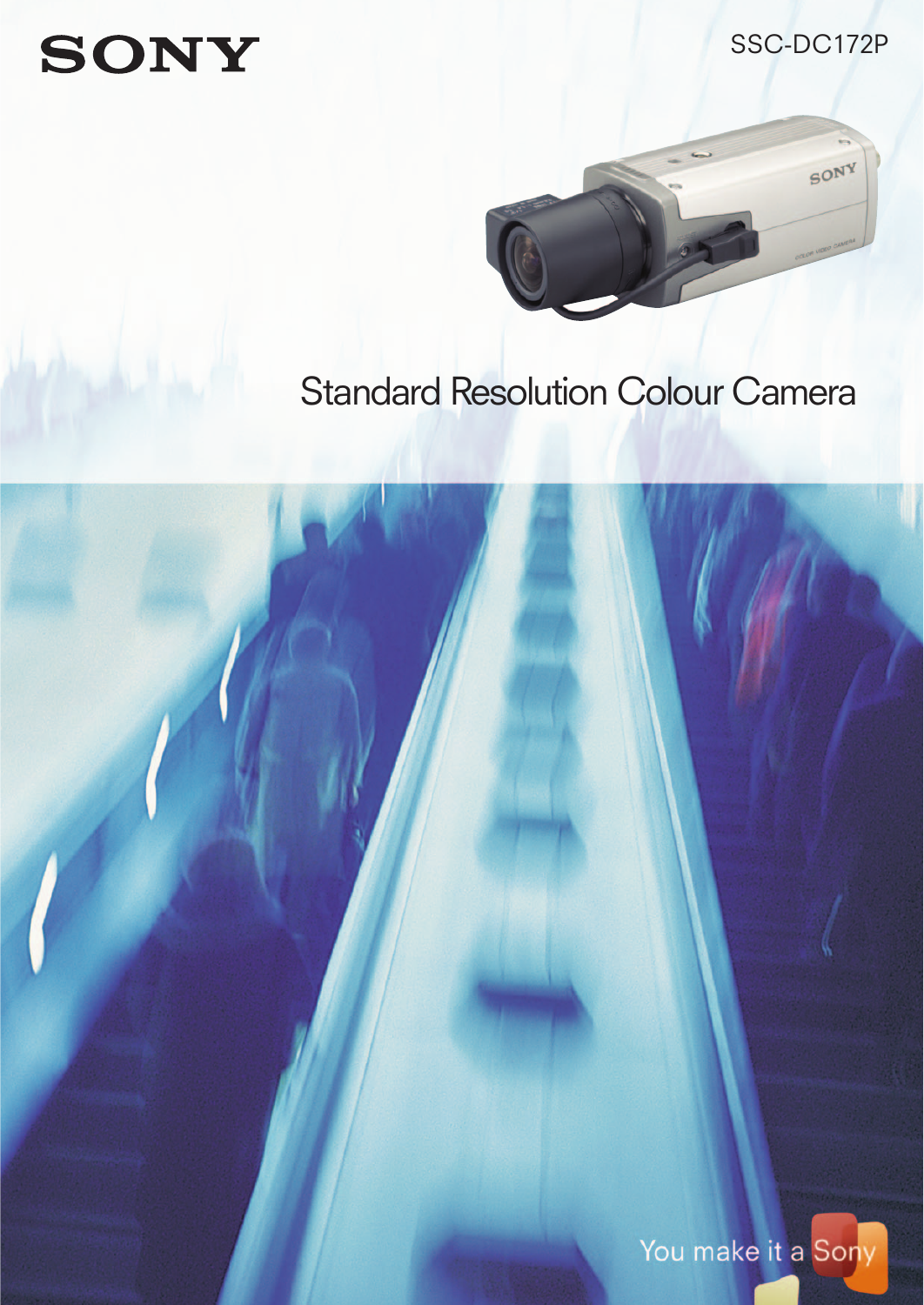#### Sony SSC-DC172P Standard Resolution Colour Camera the Practical and Cost-Effective Surveillance Solution

Sony introduces a new addition to its line-up of surveillance video cameras – the SSC-DC172P. This camera incorporates a 1/3-type IT Super HAD™ CCD and Sony Digital Signal Processing (DSP) technology to achieve high picture quality and remarkable sensitivity with a signal-to-noise (S/N) ratio of more than 50 dB.

Providing various convenient features such as Turbo AGC, Auto Tracing White (ATW) Balance, Back-Light Compensation and more, the SSC-DC172P offers an ideal solution for a wide range of surveillance applications in locations ranging from offices and retail stores to warehouses. And all at an affordable price!

### **Features**

#### High Picture Quality

The SSC-DC172P camera incorporates a 1/3-type IT Super HAD™ CCD that achieves a horizontal resolution of 330 TV lines and a minimum illumination of 0.6 lx at F1.2 (50 IRE).

#### DSP Technology

This camera incorporates Sony DSP technology for powerful picture contrast control. Providing outstanding stability over long periods of time and reliability levels unattainable with analogue signal processors, the SSC-DC172P captures superb images under various lighting conditions.

#### Compact and Stylish Design

With dimensions of 60 (W)  $\times$  54 (H)  $\times$  120 (D) mm and weighing only 355 grams, this compact camera can easily be installed in places where space is limited and installation was previously difficult for larger cameras. Stylish and unobtrusive, the metallic-silver design will complement any decor.

#### Turbo AGC

The SSC-DC172P camera is equipped with an advanced Turbo AGC function. This allows users to boost camera gain to 24 dB, enabling subjects to be distinguished more easily - even when shot in low light. The AGC mode is switchable between OFF and TURBO.

#### Wide Auto Tracing White (ATW) Range

ATW is a feature that automatically adjusts the camera's white balance to adapt to changing light conditions. The SSC-DC172P provides an extremely wide ATW range of 2,000 K to 10,000 K, allowing adjustment-free operation under a variety of light conditions. This ensures that a precise colour image is always obtained.

#### Back-Light Compensation (BLC)

Unwanted backlighting can often cause the subject matter of an image to be cast into shadow. The BLC function automatically compensates for such conditions and makes the subject easily visible with an improved level of object recognition.

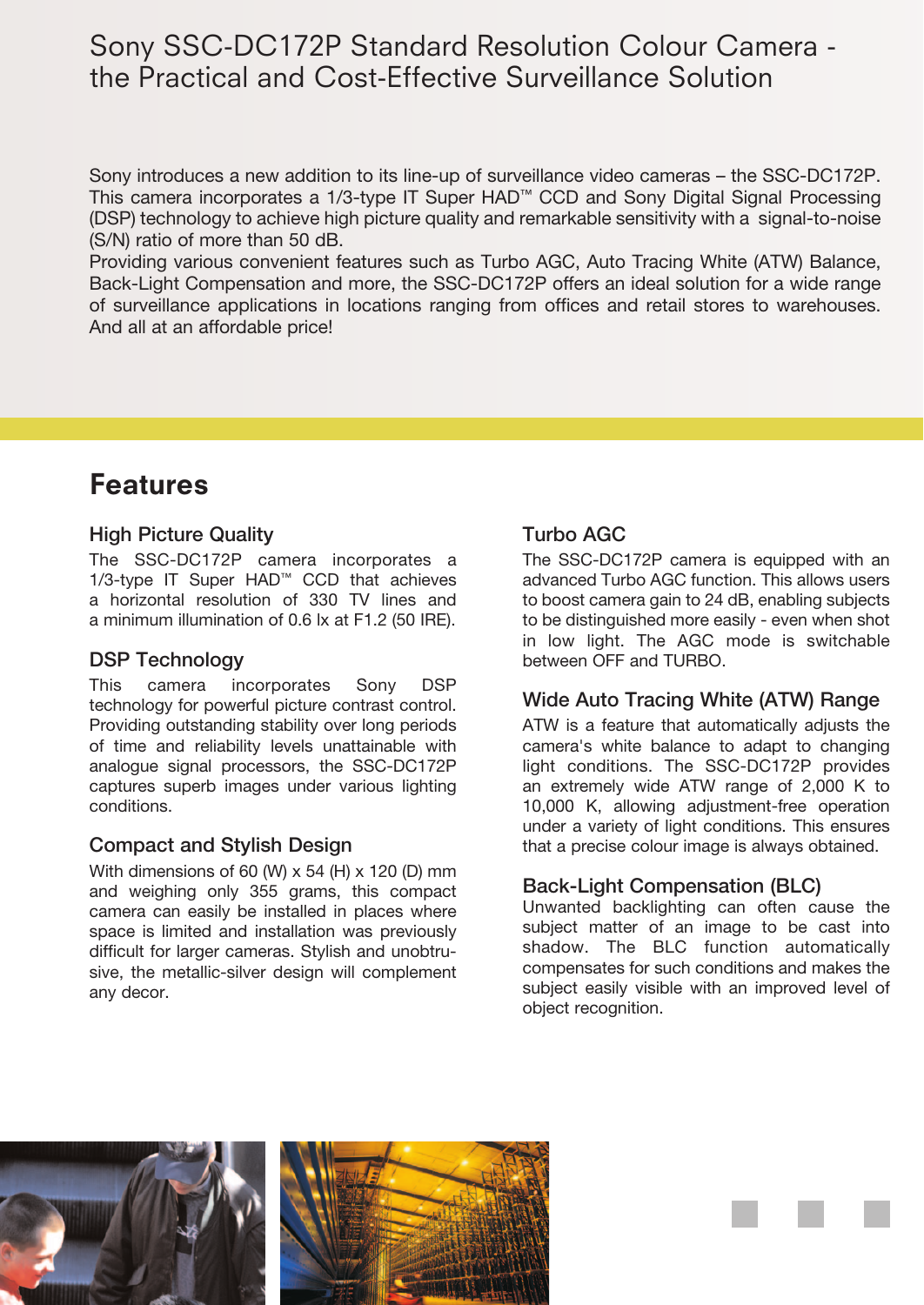#### CS-Mount

This camera is equipped with a CS-lens mount, providing compatibility with industry-standard CS-mount lenses. Precise back focus is easily attained.

#### CCD Iris

This function allows the use of a manual iris lens instead of a more costly automatic iris lens. As the scene illumination level increases, the camera responds by automatically reducing the exposure time of the photo sensors. This is achieved by changing the electronic shutter speed of the CCD, in the range of 1/50 to 1/100,000 seconds.

#### Tripod Screw Holes

Installing and setting up your camera is simple. It includes tripod screw holes at the top and bottom of its body, so no special tripod adaptors are required.



#### **System Configurations**